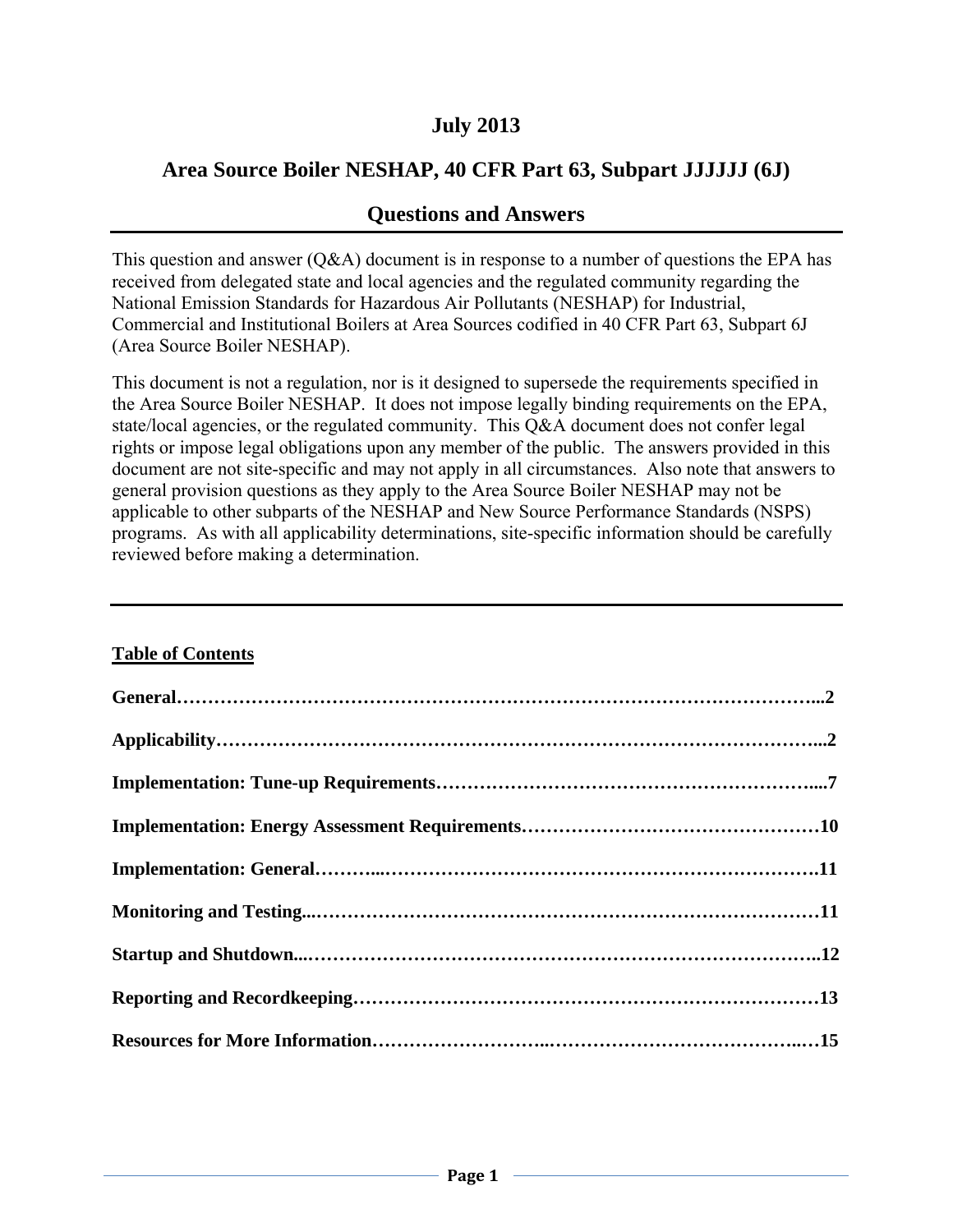## **General**

#### **Q1: What is the new rule and who is affected?**

A. EPA finalized the National Emission Standards for Hazardous Air Pollutants for Area Sources: Industrial, Commercial, and Institutional Boilers, 40 CFR Part 63 Subpart 6J on March 21, 2011 and finalized amendments on February 1, 2013.

This rule applies to existing and new industrial boilers, institutional boilers, and commercial boilers located at area sources of hazardous air pollutants. Area sources are facilities that emit or have the potential to emit less than 10 tons per year of a single hazardous air pollutant, or less than 25 tons per year of combined hazardous air pollutants. The list of hazardous air pollutants is available on the EPA website. Boiler is defined, in general terms, as an enclosed combustion device in which water is heated to recover thermal energy in the form of steam and/or hot water.

- Industrial boilers are used in manufacturing, processing, mining, refining, or any other industry.
- Commercial boilers are used in commercial establishments such as stores/malls, laundries, apartments, restaurants, and hotels/motels.
- Institutional boilers are used in medical centers (hospitals, clinics, nursing homes), educational and religious facilities (schools, universities, churches), and municipal buildings (courthouses, prisons).

See 40 CFR § 63.11237 (definitions of "Boiler," "Industrial boiler," "Commercial boiler," and "Institutional boiler."

### **Applicability**

### **Q2: Are gas-fired boilers covered under the rule?**

A. No. Gas-fired boilers, which burn gaseous fuel not combined with any solid fuels and only burn liquid fuel during periods of gas curtailment, gas supply interruption and periodic testing up to 48 hours per year, are not covered under the rule. [See 40 CFR § 63.11237 (definition of "Gas-fired boiler")]

#### **Q3: To be considered a gas-fired boiler, is a permit limit restricting the boiler's oil usage required?**

A. No. Under subpart 6J, the boiler must only meet the definition of gas-fired boiler to be considered a gas-fired boiler. [See 40 CFR § 63.11237 (definition of "Gas-fired boiler")]

### **Q4: Does the regulation define and exclude hot water heaters?**

A. Yes. The rule defines a hot water heater as (1) a closed vessel with a capacity of no more than 120 U.S. gallons in which water is heated by combustion of gaseous, liquid, or biomass fuel and hot water is withdrawn for use external to the vessel or (2) a hot water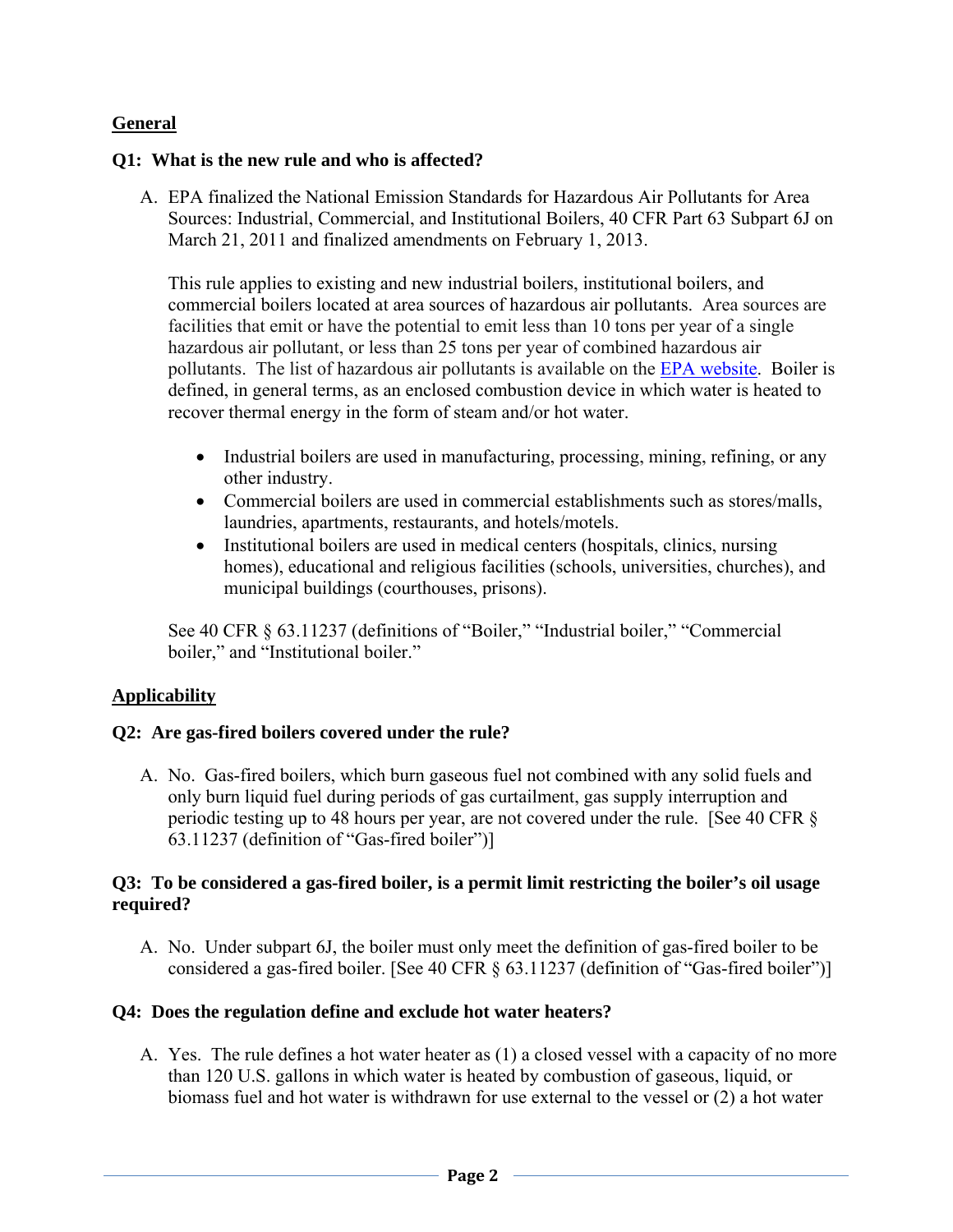boiler (i.e., a boiler that generates hot water but not steam) combusting gaseous, liquid, or biomass fuel with a heat input capacity of less than 1.6 million Btu per hour. Hot water heaters that meet the above definition are not covered under the rule. Tankless units that provide hot water on demand are also hot water heaters and not covered under the rule. [See 40 CFR  $\S$  63.11237 (definition of "Hot water heater")]

### **Q5: Is a boiler used only for comfort heat located at an industrial facility covered under the rule if it meets the definition of a "hot water heater"?**

A. No. As noted above, by definition under the rule, a hot water boiler (e.g., one not generating steam) with a heat input capacity of less than 1.6 MMBtu/hr burning oil, biomass, or gas is not covered under the rule. [See 40 CFR § 63.11237 (definition of "Hot water heater")]

## **Q6: Are forced hot air furnaces regulated under the rule?**

A. No. The rule only applies to boilers with the primary purpose of recovering thermal energy in the form of steam and/or hot water. [See 40 CFR § 63.11237 (definition of "Boiler")]

#### **Q7: A gas-fired boiler is allowed to burn oil during periods of gas curtailment and still be considered gas-fired and not covered under the rule. If a source has a contract with a gas supplier, and under the terms of the contract the gas supply is curtailed, does this qualify as a period of gas curtailment?**

A. Yes. A period of gas curtailment or supply interruption means a period of time during which the supply of gas is halted for reasons beyond the control of the facility. The act of entering into a contractual agreement with a supplier of natural gas established for curtailment purposes does not constitute a reason that is under the control of the facility. However, an increase in the cost or unit price of natural gas due to normal market fluctuations not during periods of supplier delivery restriction does not qualify as a period of natural gas curtailment or supply interruption. Onsite gaseous fuel system emergencies or equipment failures qualify as periods of supply interruption when the emergency or failure is beyond the control of the facility. [See 40 CFR  $\S$  63.11237] (definition of "Period of gas curtailment or supply interruption")]

**Q8: Is there a limit on the number of hours a gas-fired boiler may burn oil during periods of gas curtailment or supply interruption and still be considered a gas-fired boiler and not covered by the rule?** 

A. No. [See 40 CFR § 63.11237 (definition of "Gas-fired boiler")]

**Q9: If an existing gas-fired boiler is a dual-fuel fired boiler which only burns oil when gas supplies are curtailed or during allowed testing and it now chooses to burn oil other than for an allowed reason (e.g., a voluntary switch to oil for cost reasons), does it become an oil fired unit subject to the rule?**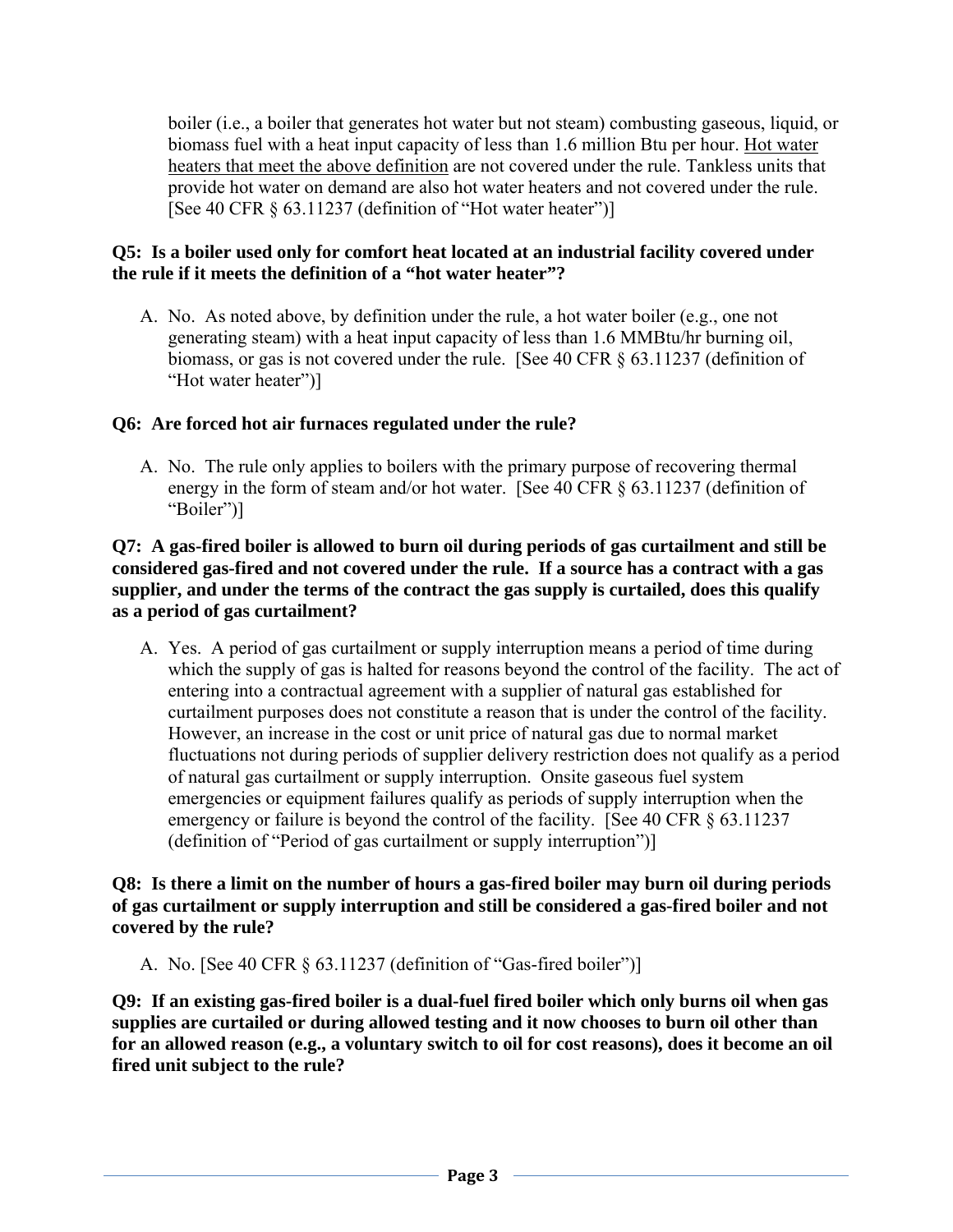A. Yes. An existing dual-fuel fired boiler (i.e., commenced construction or reconstruction on or before June 4, 2010) which now chooses to burn oil for cost reasons would be considered an existing oil-fired unit as long as the boiler was designed to accommodate burning oil. The boiler must meet all requirements for an existing oil fired unit. Compliance with applicable standards must be demonstrated within 180 days of the effective date of the fuel switch. Notification of such fuel switches must be submitted according to section  $63.11225(g)$ . [See 40 CFR §  $63.11194(d)$ ]

#### **Q10: If a new gas-fired boiler that is physically capable of burning oil chooses to burn oil for reasons other than those allowed under the rule's definition of gas-fired boiler, does it become a new oil-fired unit subject to the rule?**

A. Yes. A new gas-fired boiler (i.e., commenced construction or reconstruction after June 4, 2010) that chooses to burn oil for reasons other than those allowed under the rule would be considered a new oil-fired boiler, regardless of whether it is physically capable of burning oil or is physically changed such that it can accommodate burning oil. [See 40 CFR § 63.11194(c)]

### **Q11: A facility operates a municipal wastewater treatment plant that includes anaerobic digestion. The anaerobic digestion process produces a gaseous fuel that is commonly referred to as "digester gas". The primary constituents of the digester gas are methane, carbon dioxide and water vapor. If this digester gas is burned in a boiler, is it covered by subpart 6J?**

A. No. The area source boiler rule does not apply to boilers burning gaseous fuel, including biogas. Biogas is the gaseous product of the anaerobic digestion (decomposition without oxygen) of organic matter. It is typically made up of 50-80% methane, 20-50% carbon dioxide, and traces of gases such as hydrogen, carbon monoxide (CO), and nitrogen. In contrast, natural gas is typically made up of more than 70% methane, with most of the rest being other hydrocarbons (such as propane and butane) and only small amounts of carbon dioxide and other contaminants. Biogas is sometimes called swamp gas, landfill gas, or digester gas. [See 40 CFR § 63.11237 (definitions of "Gas-fired boiler," and "Gaseous fuel")]

### **Q12: What is biomass and how is the biomass subcategory defined?**

A. *Biomass* means any biomass-based solid fuel that is not a solid waste. This includes, but is not limited to, wood residue and wood products (e.g., trees, tree stumps, tree limbs, bark, lumber, sawdust, sander dust, chips, scraps, slabs, millings, and shavings); animal manure, including litter and other bedding materials; vegetative agricultural and silvicultural materials, such as logging residues (slash), nut and grain hulls and chaff (e.g., almond, walnut, peanut, rice, and wheat), bagasse, orchard prunings, corn stalks, coffee bean hulls and grounds. This definition of biomass is not intended to suggest that these materials are or are not solid waste. [See 40 CFR § 63.11237 (definition of "Biomass")]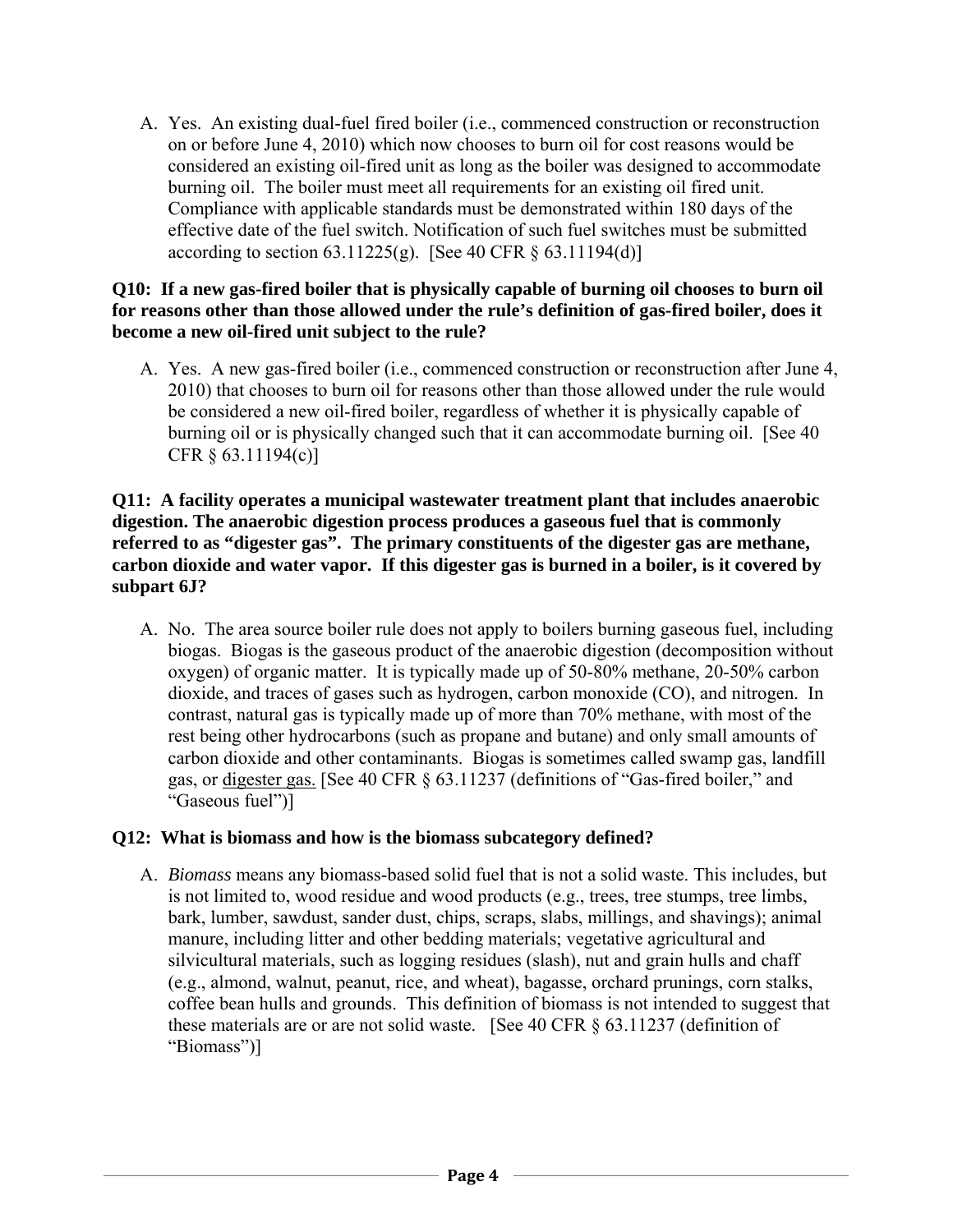The *biomass subcategory* includes any boiler that burns any biomass and is not in the coal subcategory, which includes any boiler that burns any solid fossil fuel and no more than 15 percent biomass on an annual heat input basis. [See 40 CFR § 63.11237 (definitions of "Biomass subcategory," and "Coal subcategory")]

### **Q13: Are warm-season grasses such as switch grass and big blue stem grass considered biomass?**

A. Inclusion of the phrase "... This includes, but is not limited to, ..." in subpart 6J's definition of biomass is a clear indication that the rule's definition does not list every type of biomass-based solid fuel. Warm-season grasses such as switch grass and big blue stem grass are considered biomass. [See 40 CFR § 63.11237 (definition of "Biomass")]

# **Q14: What is the difference between solid waste and fuel?**

A. EPA finalized a rule codified in 40 CFR Part 241, subpart B which identifies whether a non-hazardous secondary material (NHSM) is, or is not, a solid waste when burned in combustion units. Boilers which burn NHSM that is a solid waste would be regulated under incinerator regulations developed under Section 129 of the CAA. Boilers which burn NHSM that is not a solid waste would be regulated under boiler regulations developed under Section 112 of the CAA. [See 40 CFR §63.11195(b)-(c) and 63.11196(d)]

### **Q15: Are propane-fired boilers covered under subpart 6J?**

A. No. The rule does not apply to gas-fired boilers burning any gaseous fuels, including natural gas. Natural gas is defined to include propane or propane-derived synthetic natural gas. [See 40 CFR § 63.11237 (definitions of "Gas-fired boiler," and "Natural gas")]

#### **Q16: If a university, boarding school, or other institution owns residential buildings which are used to house students or staff, are the boilers serving those buildings considered institutional?**

A. Yes. However, residential boilers used to provide heat and/or hot water for any dwelling with four or fewer family units or a single unit residence dwelling that has since been converted or subdivided into condominiums or apartments are not covered by the rule. This includes residential boilers used in a dwelling with four or fewer family units at a university, but not a boiler in a large dormitory at a university. [See 40 CFR § 63.11237 (definitions of "Institutional boiler," and "Residential boiler")]

### **Q17: Are commercial, outdoor, biomass boilers covered under the rule?**

A. Yes. [See 40 CFR § 63.11237 (definition of "Boiler")]

### **Q18: Are apartment complexes considered commercial?**

A. Yes, unless owned by an institution (e.g., university, military installation). However, a boiler in an apartment complex which meets the definition of a residential boiler is not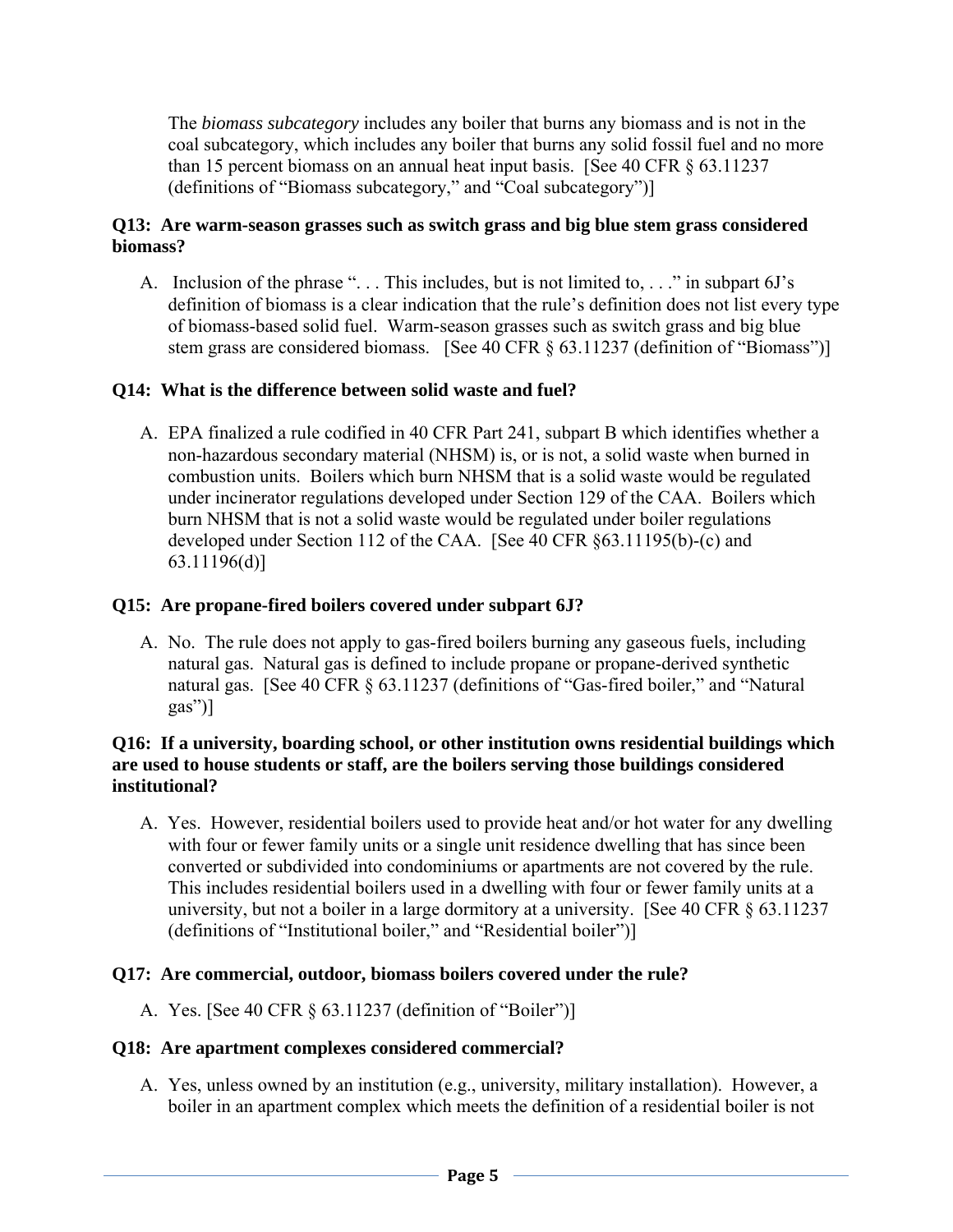covered under the rule. A residential boiler includes boilers used primarily to provide heat and/or hot water for a dwelling containing four or fewer families, or a single unit residence that has been converted or subdivided into condominiums or apartments. [See 40 CFR § 63.11237 (definitions of "Commercial boiler," and "Residential boiler)]

### **Q19: Are boilers which burn vegetable- and animal-derived fats, such as yellow grease, poultry grease and tallow regulated under the area source boiler rule?**

A. Yes. The rule applies to boilers burning liquid fuel and this includes liquid biofuels, such as yellow grease and poultry grease. [See 40 CFR § 63.11237 (definition of "Liquid fuel")]

### **Q20: Are electric boilers regulated under the area source boiler rule?**

A. No. Electric boilers (i.e., boilers in which electric heating serves as the source of heat) are not covered by the rule. [See 40 CFR  $\S$  63.11195(j)]

#### **Q21: Are electric boilers that burn oil during power outages regulated under the rule?**

A. No. Electric boilers that burn gaseous or liquid fuel during periods of electrical power curtailment or failure are considered to be electric boilers under the rule and, thus, are not covered by the rule. [See 40 CFR § 63.11237 (definition of "Electric boiler")]

#### **Q22: Is a process heater using an equal mixture of glycol and water considered to be a boiler?**

A. No. The rule does not apply to process heaters. A process heater means an enclosed device using controlled flame, where the unit's primary purpose is to transfer heat indirectly to a process material (liquid, gas, or solid) or to a heat transfer material (e.g., glycol or a mixture of glycol and water) for use in a process unit, instead of generating steam. Process heaters are devices in which the combustion gases do not come into direct contact with process materials. Process heaters include units that heat water/water mixtures for pool heating, sidewalk heating, cooling tower water heating, power washing, or oil heating. [See 40 CFR § 63.11237 (definition of "Process heater")]

#### **Q23: Are gas-fired and liquid fuel-fired temporary boilers regulated under subpart 6J?**

- A. No. The rule does not apply to gaseous or liquid fuel-fired temporary boilers. A temporary boiler is designed to be, and capable of being, carried or moved from one location to another (e.g., on wheels, skids, carrying handles, dollies, trailers, or platforms). A boiler is not a temporary boiler if any of the following conditions exists:
	- 1. The equipment is attached to a foundation.
	- 2. The boiler or a replacement remains at a location for more than 12 consecutive months, unless an extension is granted by the regulatory agency. Any temporary boiler that replaces a temporary boiler and performs the same or similar function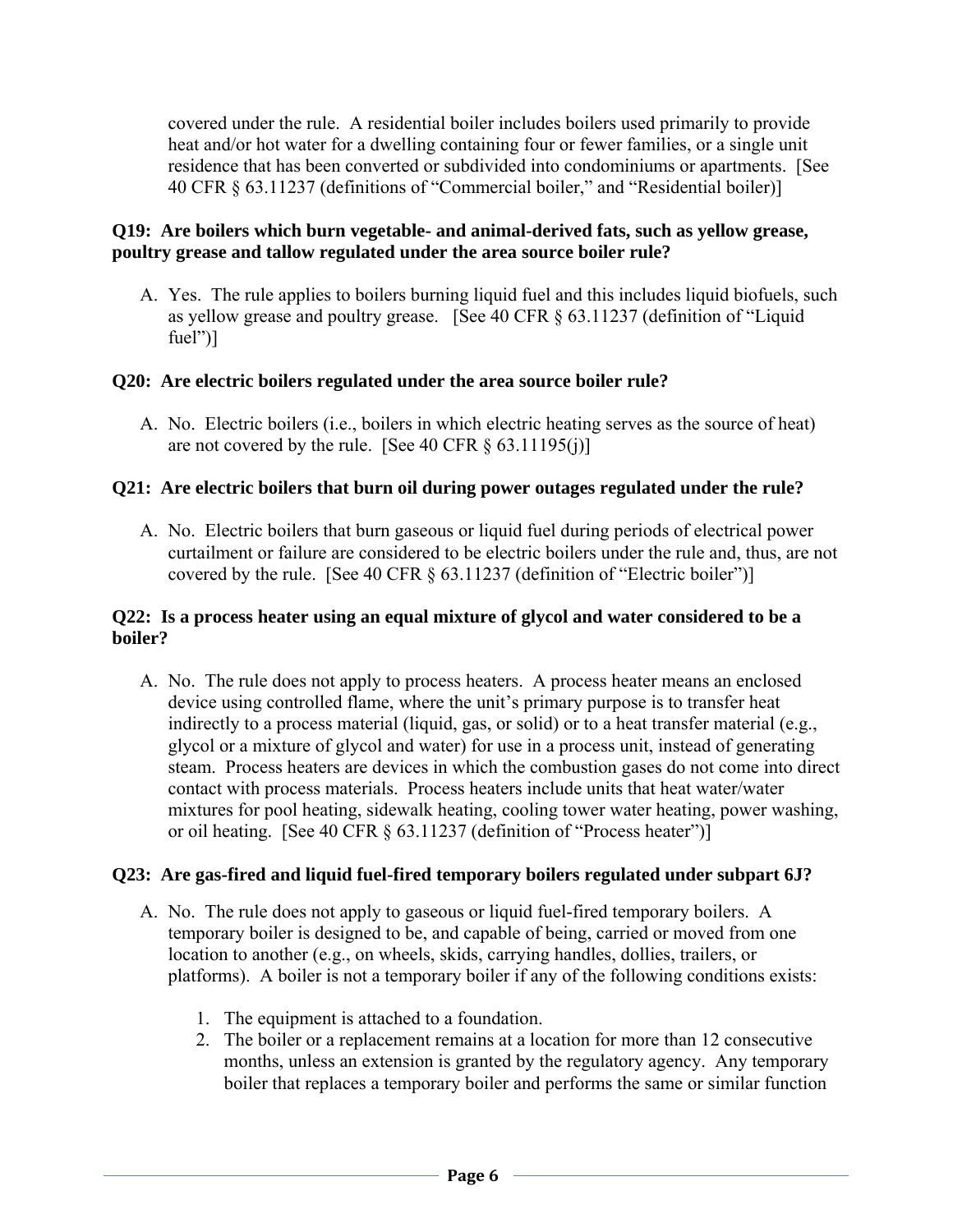will be included in calculating the consecutive time period unless there is a gap in operation of 12 months or more.

3. The equipment is located at a seasonal facility and operates during the full annual operating period of the seasonal facility, remains at the facility for at least 2 years, and operates at that facility for at least 3 months each year.

The equipment is moved from one location to another within the facility but continues to perform the same or similar function and serve the same electricity, steam, and/or hot water system in an attempt to circumvent the residence time requirements of this definition

[See 40 CFR § 63.11237 (definition of "Temporary boiler")]

### **Q24: What is the deadline by which an existing major source would have to limit their potential to emit such that they would become an area source and be subject to subpart 6J?**

A. Subpart 6J does not contain a specific provision identifying the date by which a source can limit its potential to emit (PTE) to become an area source. EPA has issued guidance on this issue, however. Specifically, on May 16, 1995, EPA issued a memorandum entitled "Potential to Emit for MACT standards – Guidance on Timing." This guidance reflects the agency's current views of the statute and the policy issues surrounding this question. The guidance provides generally that a major source can become an area source before the first substantive compliance date of the relevant MACT standard.

# **Implementation: Tune-up Requirements**

# **Q25: What is a tune-up?**

- A. A tune-up consists of the actions defined in section 63.11223(b) (For more detail see the rule and the Tune-up Guide for Owners and Operators http://www.epa.gov/ttn/atw/boiler/imptools/tune-up\_guide.pdf:
	- Inspect the burner, as applicable, and clean/replace any components of the burner as necessary.
	- Inspect the flame pattern, as applicable, and adjust the burner to optimize the flame pattern, consistent with the manufacturer's specifications, if available.
	- Inspect the system controlling the air-to-fuel ratio, as applicable, and ensure that it is correctly calibrated and functioning properly.
	- Optimize total emissions of CO, consistent with the manufacturer's specifications, if available, and any applicable nitrogen oxide requirements.
	- Measure the concentrations in the effluent stream of CO in parts per million, by volume, and oxygen in volume percent, before and after the adjustments are made (measurements may be either on a dry or wet basis, as long as it is the same basis before and after the adjustments are made).
	- Maintain an onsite report with the concentrations of CO in the exhaust gas in parts per million, by volume, and oxygen in volume percent, measured at high fire or typical operating load, measured before and after the tune-up of the boiler, a description of any corrective actions taken as a part of the tune-up of the boiler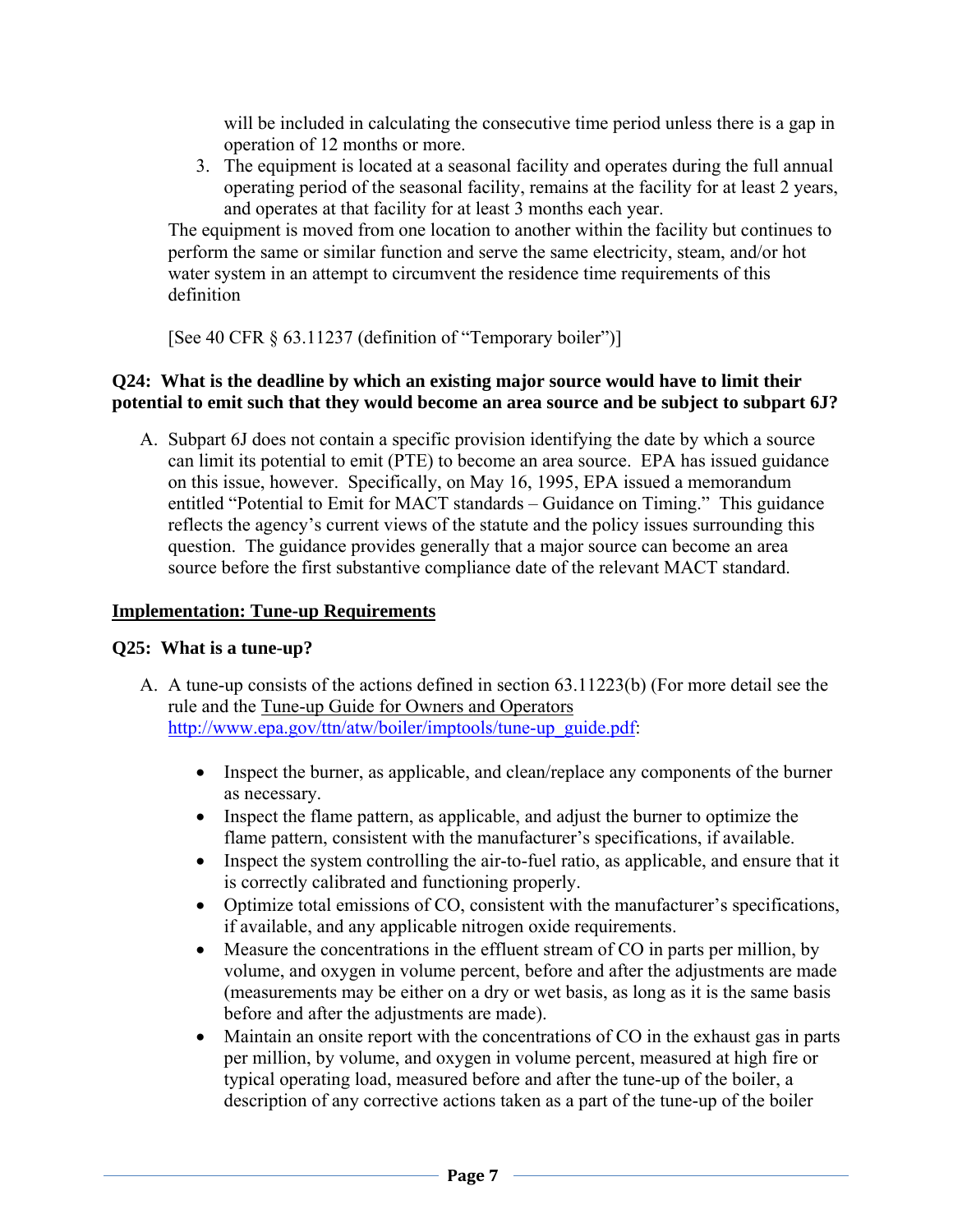and the type and amount of fuel used over the 12 months prior to the tune-up of the boiler if the unit was capable of using more than one fuel during that period.

[See 40 CFR § 63.11223(b)]

**Q26: As part of the tune-up, facilities are required to measure CO in the effluent stream before and after tune-up adjustments are made according to section 63.11223(b)(5)**. **Must facilities use the test methods specified in Table 4 (Performance Stack Testing Requirements) to subpart 6J to measure CO or may a portable CO meter be used to measure CO before and after the tune-up?** 

A. Facilities are not required to use test methods specified in Table 4 to subpart 6J to measure CO before and after tune-up adjustments. Section 63.11223(b)(5) specifies that measurements may be taken using a portable CO analyzer. EPA does not specify the instrument that must be used during tune-ups and allows owners or operators to choose the method of measurement. [See 40 CFR  $\S$  63.11223(b)(5)]

#### **Q27: What is the tune-up timeline if I already completed the initial tune-up for my existing boiler?**

A. You are not required to perform another initial tune-up by March 21, 2014, which is the amended compliance date. Your next tune-up will be due no later than two years or five years, as applicable, from when the initial tune-up was conducted. [See 40 CFR § 63.11223(b), (c), (d), (e), and (f)]

### **Q28: Which boilers are required to have a tune-up every two years?**

- A. The following types of boilers must have a tune-up every two years:
	- New and existing coal-fired boilers having a heat input capacity of less than 10 MMBtu/hr that do not meet the definition of limited-use boiler or do not use an oxygen trim system that maintains an optimum air-to-fuel ratio.
	- New and existing biomass-fired boilers that do not meet the definition of seasonal boiler or limited-use boiler, or use an oxygen trim system that maintains an optimum air-to-fuel ratio.
	- New and existing oil-fired boilers having a heat input capacity greater than 5 MMBtu/hr that do not meet the definition of seasonal use boiler or limited-use boiler, or use an oxygen trim system that maintains an optimum air-to-fuel ratio.

[See 40 CFR § 63.11223(b)]

### **Q29: When does the next biennial (i.e., two-year) tune-up need to be conducted?**

A. Each two-year tune-up must be conducted no more than 25 months (i.e., two years plus one month) after the previous tune-up. For a new or reconstructed boiler subject to a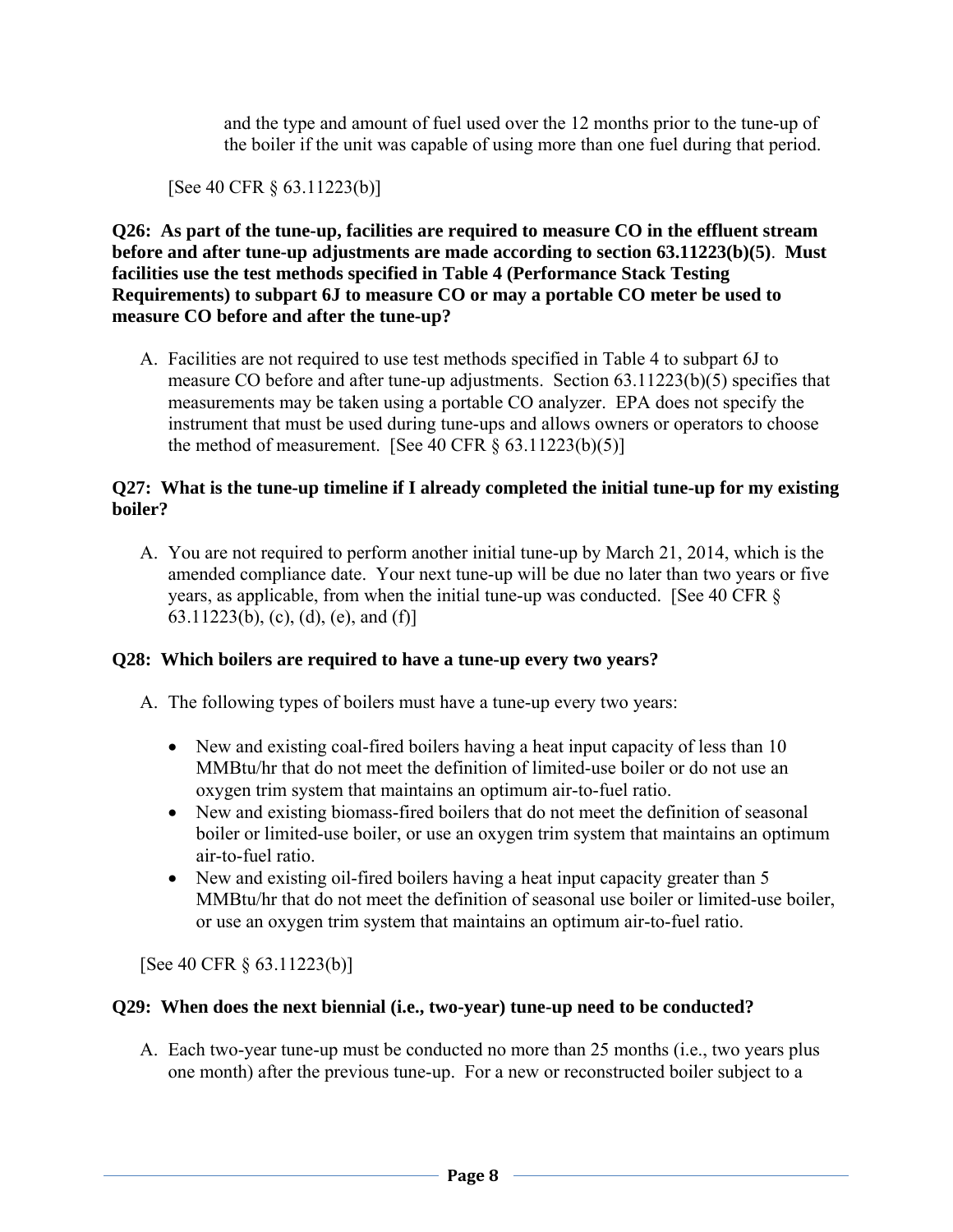two-year tune-up, the first two-year tune-up must be no later than 25 months after the initial startup of the new or reconstructed boiler. [See 40 CFR  $\S$  63.11223(b)]

### **Q30: Which boilers are required to have a tune-up every five years?**

- A. The following types of boilers must have a tune-up every five years:
	- New and existing seasonal boilers.
	- New and existing limited-use boilers.
	- New and existing oil-fired boilers having a heat input capacity equal to or less than 5 MMBtu/hr.
	- New and existing boilers with an oxygen trim system that maintains an optimum air-to-fuel ratio that would otherwise be subject to a two-year tune-up.

[See 40 CFR  $\S$  63.11223(c), (d), (e), and (f)]

### **Q31: When does the next five-year tune-up need to be conducted?**

A. Each five-year tune-up must be conducted no more than 61 months (i.e., five years plus one month) after the previous tune-up. For a new or reconstructed boiler subject to a five-year tune-up, the first five-year tune-up must be no later than 61 months after the initial startup. [See 40 CFR  $\S$  63.11223(c), (d), (e), and (f)]

### **Q32: Tune-ups are required for existing boilers by March 21, 2014. May a facility conduct its tune-up early?**

A. Yes. A tune-up conducted early may be used to meet the rule requirements as long as the tune-up included all elements of the tune-up specified in the rule under section 63.11223. In addition, the next tune-up is due no later than 25 months or 61 months, as applicable, after the date of the early tune-up. [See 40 CFR  $\S$  63.11223(b), (c), (d), (e), and  $(f)$ ]

## **Q33: If a boiler is dual-fueled and burns both oil and gas, which fuel should the boiler burn during tune-ups?**

A. As required for all boilers subject to tune-ups, a dual fuel-fired boiler must conduct the tune-up while burning the type of fuel that provided the majority of the heat input to the boiler over the 12 months prior to the tune-up. [See 40 CFR  $\S$  63.11223(a)]

### **Q34. When must a new unit do its initial tune-up?**

A. New boilers which commence construction after June 4, 2010 are not required to conduct an initial tune-up at startup, but must conduct the required two-year or five-year tune-up within 25 months or 61 months, (respectively), as applicable, of startup of the boiler. [See 40 CFR § 63.11223(b), (c), (d), (e), and (f)]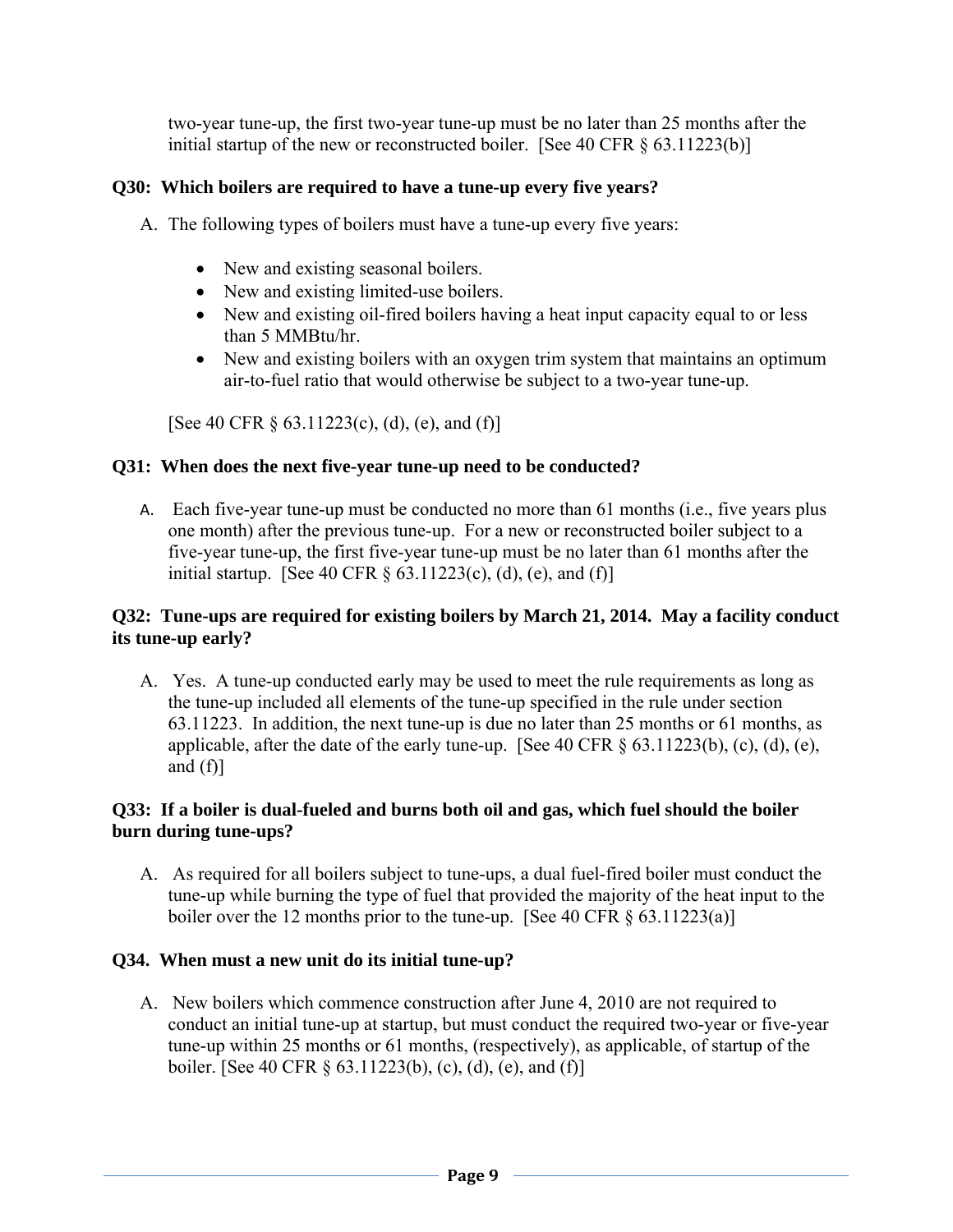## **Q35: Does the person conducting the boiler tune-up need to be certified?**

A. No. The rule does not require certification, or define who is eligible to conduct the boiler tune-ups. Instead the rule defines what the boiler tune-up must entail. A source owner or operator could hire a contractor, or use in-house personnel to conduct boiler tune-ups. (For more detail see the rule, the Tune-up Guide for Owners and Operators **http://www.epa.gov/ttn/atw/boiler/imptools/tune-up\_guide.pdf**, and the Tune-up Guide for Technicians at **http://www.epa.gov/ttn/atw/boiler/imptools/boiler\_tuneup\_guide-v1.pdf**. [See 40 CFR § 63.11223(b)]

### **Q36: If a boiler is shut down on the date it is required to conduct its tune-up, must it start up to conduct the tune-up?**

A. No. If a boiler is not operating on the required date for a tune-up, the tune-up is required within 30 days of startup [See section  $63.11223(b)(7)$ ]

## **Implementation: Energy Assessment Requirements**

### **Q37: Which facilities must conduct an energy assessment?**

A. Facilities with existing coal, biomass, or liquid fuel fired boilers  $\geq 10$  MMBtu/hr, except limited use boilers, must conduct a one-time energy assessment by March 21, 2014 on the  $\geq$  10 MMBtu/hr affected boilers. EPA has developed a Summary of Energy Assessment Requirements **http://www.epa.gov/ttn/atw/boiler/imptools/SummaryEnergyAssessmentsAreaSourc eBoilersFinal.pdf** which explains what an energy assessment must cover and defines a qualified energy assessor. [See 40 CFR  $\S$  63.11196(a)(3) and 63.11201(b)]

### **Q38: How is heat input capacity calculated for each affected boiler?**

A. Heat input capacity for each boiler is calculated based on 8,760 hours per year (i.e., 24 hours/day x 365 days/year).

**Q39: How is heat input capacity for facilities with affected boilers calculated for the purpose of determining which heat input capacity thresholds and associated maximum onsite technical labor hours in the definition of "Energy assessment" apply to the facility's energy assessment (e.g., for facilities with affected boilers with less than 0.3 trillion Btu/year heat input capacity, the assessment will be 8 on-site technical labor hours in length maximum)?** 

A. Facility heat input capacity is calculated by adding together the heat input capacity for each boiler subject to the energy assessment requirement (i.e., only boilers with heat input capacity equal to and greater than 10 MMBtu/hr).

### **Q40: Is there is a minimum number of on-site technical hours that must be spent in order to meet the energy assessment requirement?**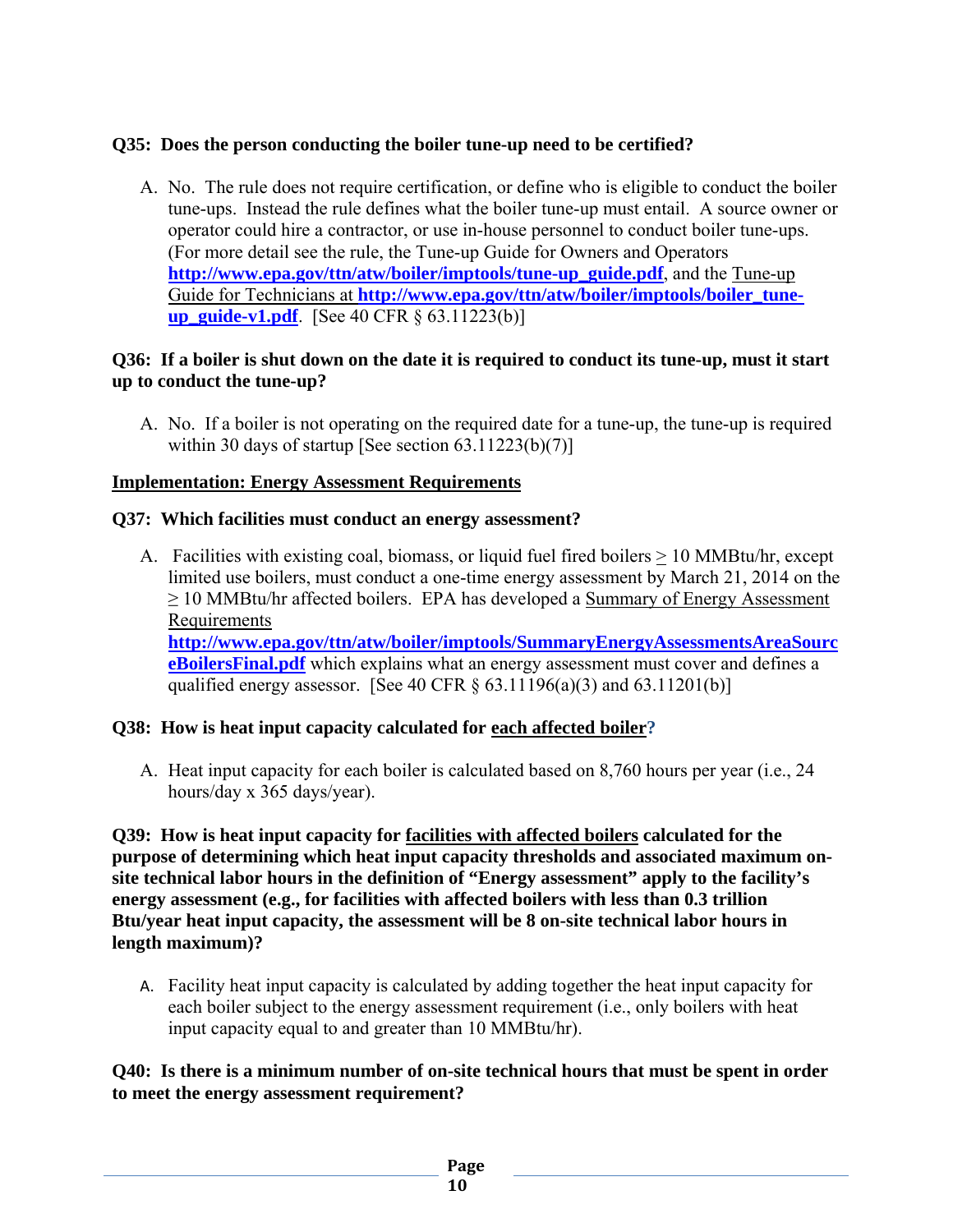A. No. There is no minimum number of hours required for the energy assessment. A cap on the length of the energy assessment, in on-site technical hours, based on ranges of boiler annual heat input capacity is provided. The cap may be exceeded at the owner's/operator's discretion. [See 40 CFR § 63.11237 (definition of "Energy assessment")]

**Q41: How does a facility determine which on-site energy use systems must be evaluated to identify energy savings opportunities as part of their energy assessment? For example, which on-site energy use systems must be evaluated for a facility that has a single boiler with a heat input capacity of < 0.3 trillion BTU/yr and that provides steam to ten separate on-site energy use systems with each energy use system accounting for approximately 10% of the boiler's energy production?** 

A. Each on-site energy use system is examined separately to determine how much of the boiler's energy production it uses. For a facility that has a single boiler with a heat input capacity of < 0.3 trillion BTU/yr, subpart 6J requires that the energy assessment be 8 on-site technical labor hours in length maximum, but may be longer at the discretion of the owner or operator of the affected source, and that the boiler system and any on-site energy use systems accounting for at least 50% of the affected boiler's energy (e.g., steam, hot water, or electricity) production will be evaluated to identify energy savings opportunities, within the limit of performing an 8-hour energy assessment. Thus, for the facility described in the example, only the boiler would need to be evaluated to identify energy savings opportunities because none of the ten on-site energy use systems account for at least 50% of the boiler's energy production. [See 40 CFR § 63.11237 (definition of "Energy assessment")]

### **Implementation: General**

**Q42: If a facility has numerous similar affected boilers subject to emission limits, do they have to test each boiler?** 

A. Yes.

**Q43: The rule defines an existing affected source as "the collection of all existing" boilers within a subcategory. Gas-fired boilers are allowed to burn liquid fuel during periodic testing for a combined total of 48 hours per year. Does the 48 hour testing limit apply per boiler or to the collection of all gas-fired boilers? This has implications for facilities with multiple boilers that may run diesel for periodic maintenance purposes.** 

A. The 48 hours for testing applies to each gas-fired boiler individually and is separate from the amount of time a boiler burns liquid fuel during a period of gas curtailment.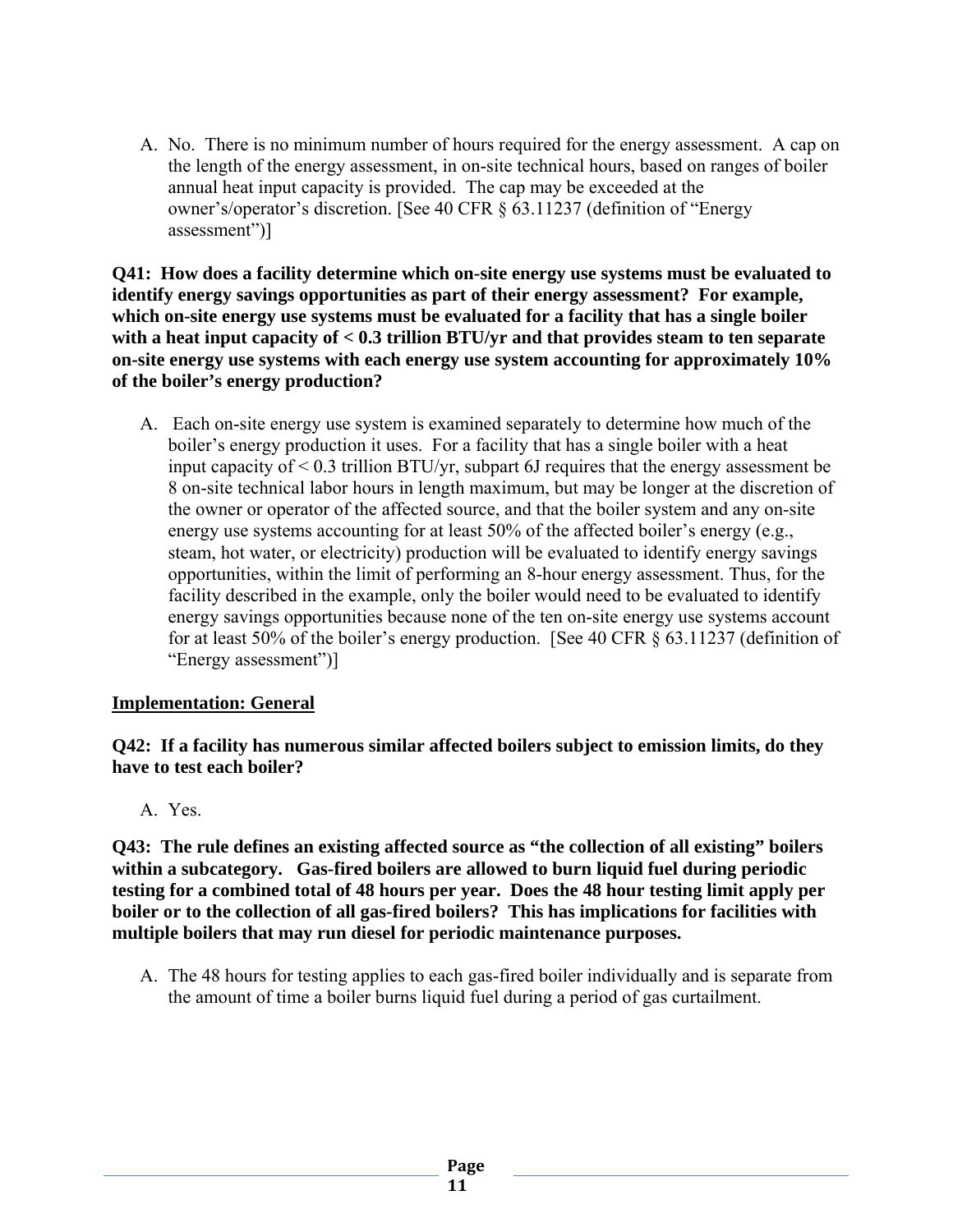### **Monitoring and Testing**

### **Q44: A facility is installing a new oil fired boiler with heat input capacity** > **10 MMBtu/hr and it will burn oil without any add-on controls. What are the operating limits and continuous monitoring requirements?**

A. A new oil-fired boiler that burns oil that contains no more than 0.50 weight percent sulfur or a mixture of 0.50 weight percent sulfur with other fuels not subject to a particulate matter (PM) emission limit under subpart 6J (e.g., lower sulfur oil or gas), with no post combustion controls for PM or sulfur dioxide (except a wet scrubber), is not subject to the PM emission limit in the rule. Such units must monitor and record the type of fuel combusted on a monthly basis. If the new oil-fired boiler is not burning lower sulfur oil, under Table 3, Item 7 of subpart 6J, boilers subject to emission limits with no add-on controls are required to demonstrate compliance by performance stack testing and maintain the operating load of each unit, on a 30-day rolling average, such that it does not exceed 110 percent of the average operating load recorded during the most recent performance stack test. Such units are required to monitor the operating load and may use a fuel meter to track the operating load. In addition, they are required to develop a site-specific monitoring plan according to section 63.11224(c). [See 40 CFR  $\S$ 63.11210(e) and 63.11222(a)]

## **Q45: A new boiler with a heat input capacity of** > **10 MMBtu/hr will have an electrostatic precipitator (ESP) and a multi-cyclone for control. Must this boiler monitor opacity and maintain opacity at 10%?**

A. No. Owners or operators of boilers with ESPs have the option of monitoring either opacity or total secondary electric power. Table 3 of Subpart 6J specifies the operating limits for boilers subject to emission limits. Table 3, Item 5 requires sources with any other add-on air pollution control to monitor and maintain opacity to 10% but this is intended for sources using only a dry control system other than an ESP or fabric filter control. It would not apply to a boiler using an ESP with a multi-cyclone because using the ESP allows the source to demonstrate compliance with the emission limit and monitor either opacity or secondary electric power. [See 40 CFR § 63.11222(a) and Table 3, Items 2 and 5)]

### **Startup and Shutdown**

**Q46: When a new boiler is installed, the contractor will generally start the boiler to perform an initial tune-up and test the boiler to make sure that it is operating properly. The intent is not to supply steam or heat for heating and/or producing electricity. The boiler is then turned over to the owner who will then start it for normal operations to supply steam or heat for heating and/or producing electricity. Is the date of startup, as defined by subpart 6J, considered to be the date of the first startup by the contractor for purposes of ensuring that the boiler is operating properly or is it the date that the owner starts the boiler for use in regular operations for supplying heat and/or electricity?**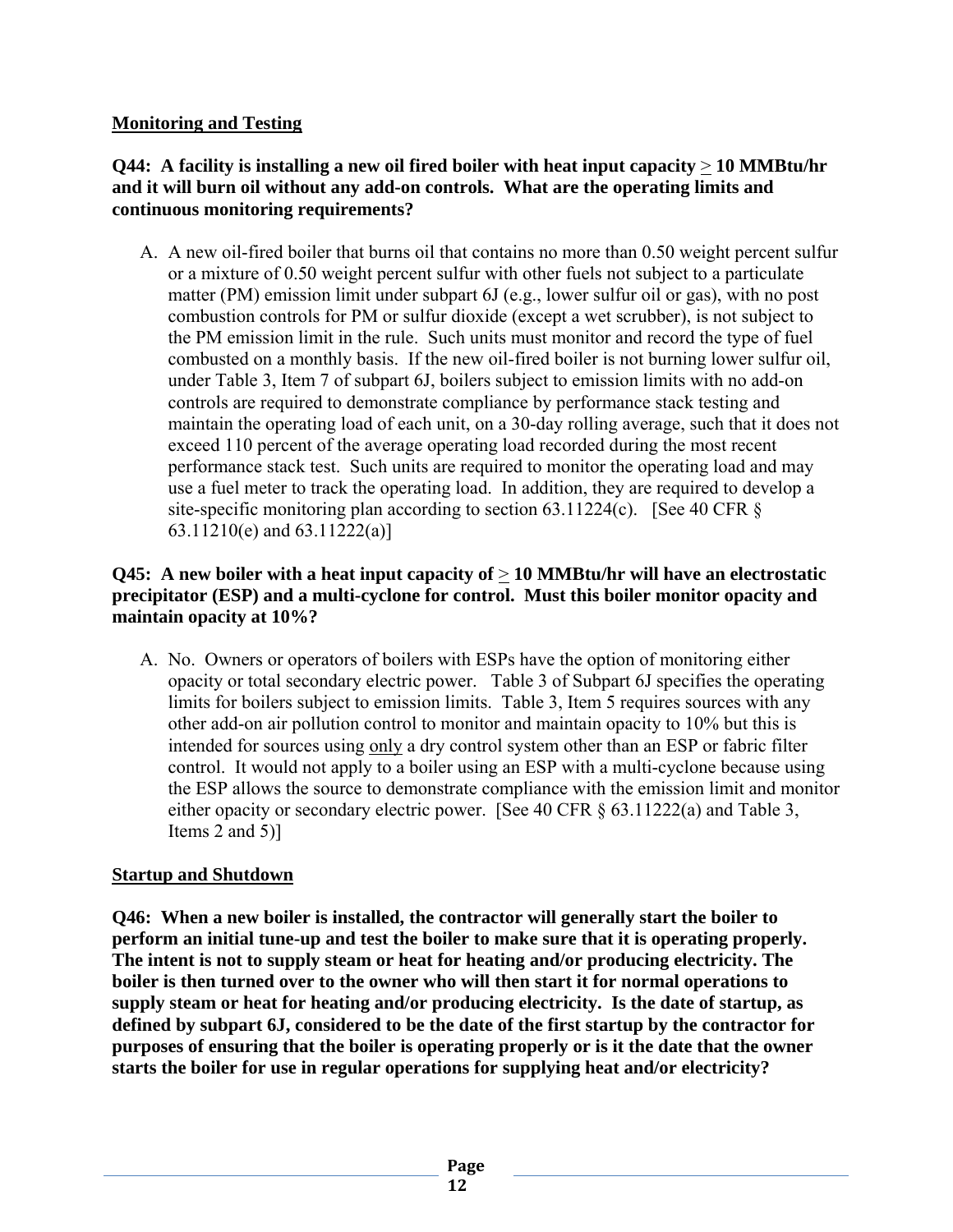A. An EPA guidance document "Instruction Manual for Clarification of Startup in Source Categories Affected by New Source Performance Standards" (EPA-68-01-1413)<sup>1</sup> lists "pre-startup" activities that are done as part of installing a new boiler. There is a distinction between installation activities and actual startup. Hot water, steam or heat leaving the boiler to complete the purpose of the boiler (i.e., supply hot water, or steam or heat for heating and/or producing electricity) would be considered startup. However, hot water, steam, or heat leaving the boiler as part of a "pre-startup" or installation procedure would not be considered startup. [See 40 CFR § 63.11237 (definition of "Startup")]

## **Q47: If a facility vents steam during startup of a boiler, would the period of time when steam is vented and not being supplied for heating and/or producing electricity be considered part of the startup period?**

A. Yes. "Venting" steam is not considered to mean "supplying" steam. Thus, venting steam does not mean that startup has ended. Startup ends when any of the steam or heat from the boiler is "supplied" for heating and/or producing electricity, or any other purpose. [See 40 CFR § 63.11237 (definition of "Startup")]

# **Reporting and Recordkeeping**

### **Q48: If I submitted an initial notification and later realize I am exempt from the rule (e.g., because my boiler meets the definition of "hot water heater"), then must I withdraw my initial notification?**

A. No. If you incorrectly sent in an initial notification of applicability you may send in a letter withdrawing the notification; however, you are not legally obligated to do so if you are not regulated under the rule.

# **Q49: Is a gas-fired unit required to keep records of fuel use under this rule?**

A. No. Gas-fired units are not covered by the rule and have no requirements under subpart 6J as long as they meet the definition of gas-fired boiler.

# **Q50: If I have an oil-fired boiler, must I install a fuel meter to track my fuel usage?**

A. No. EPA recognizes that not all facilities have fuel metering capabilities. Records of fuel delivery – instead of fuel consumption – will also meet the rule requirements. Affected sources have discretion on the periods of fuel records maintained on-site. The records may be annual, monthly, or periodic, depending on fuel delivery frequencies. Records documenting the type and amount of fuel used over the 12 months prior to a boiler tune-up must be kept if the boiler was physically and legally capable of using more than one type of fuel during that period. Records of fuel type and total fuel use by each affected boiler subject to an emission limit must be kept for each calendar month within the reporting period. Units sharing a fuel meter may estimate the fuel use by each unit. [See 40 CFR § 63.11223(b)(6)(iii) and 63.11225(c)(2)(iv)]

<sup>&</sup>lt;sup>1</sup> http://www.epa.gov/Region7/air/title5/t5memos/nspsaffsource.pdf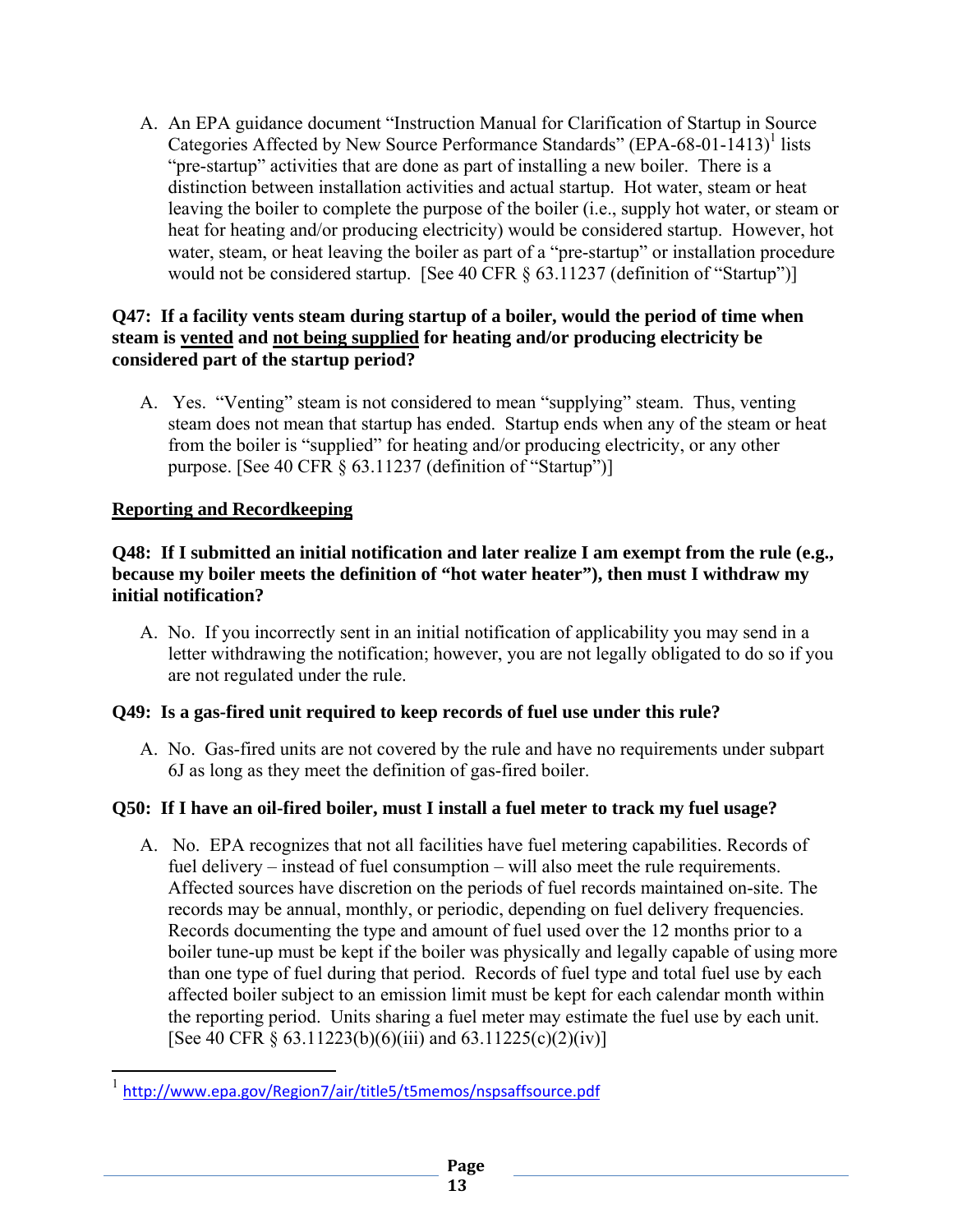## **Q51: When does a facility need to start keeping fuel records?**

A. Sources must keep records when they first become subject to the rule. For existing area sources, this would be the effective date of the rule, May 20, 2011. New sources which commenced construction after June 4, 2010 must start keeping records on May 20, 2011, or upon startup, whichever is later. [See 40 CFR § 63.11196]

**Q52: Section 63.11222(a)(2) requires sources that have an applicable mercury or PM emission limit to keep records of the type and amount of all fuels burned in each boiler during the reporting period to demonstrate that all fuel types and mixtures of fuels burned would result in lower emissions of mercury than the applicable emission limit (if you demonstrate compliance through fuel analysis), or result in lower fuel input of mercury than the maximum values calculated during the last performance stack test (if you demonstrate compliance through performance stack testing). Since only coal-fired boilers are subject to mercury emission limits, why would new biomass- and oil-fired boilers that are only subject to PM emission limits have to track fuels to determine if they are below the applicable mercury emission limit if they have no mercury emission limits?** 

A. As specified in section  $63.11225(c)(2)(iv)$ , each boiler subject to an emission limit in Table 1 to subpart 6J must keep records of monthly fuel use by each boiler, including the type(s) of fuel and amount(s) used. Thus, new biomass- and oil-fired boilers subject to PM emission limits are required to keep such records. They, however, are not required to demonstrate that all fuel types and mixtures of fuels burned would result in lower emissions of mercury than the applicable emission limit (if you demonstrate compliance through fuel analysis), or result in lower fuel input of mercury than the maximum values calculated during the last performance stack test (if you demonstrate compliance through performance stack testing.This obligation is contingent on having a mercury emission limit, which these types of boilers do not have. [See 40 CFR  $\S$  63.11225(c)(2)(iv)]

#### **Q53: If a boiler is temporarily shut down, is the facility required to submit an initial notification by the January 20, 2014, deadline?**

A. Yes. If the boiler is regulated by the area source boiler rule it must submit an initial notification even if it is temporarily shut down. However, boilers that have been decommissioned (e.g., by removing vital parts and taking the boiler off of the state's inventory of affected sources) do not need to notify. [See 40 CFR § 63.11225(a)(2)]

**Q54: If I previously submitted a paper copy of my notification of compliance status (NOCS), do I need to submit an electronic notification of compliance status report using the Compliance and Emissions Data Reporting Interface (CEDRI) that is accessed through EPA's Central Data Exchange (CDX) (www.epa.gov/cdx)?** 

A. No. Sources are not required to submit electronic NOCS until the reporting form specific to this subpart is available in CEDRI. EPA is currently developing and testing a reporting template which is expected to be completed in the Fall of 2013. Until the